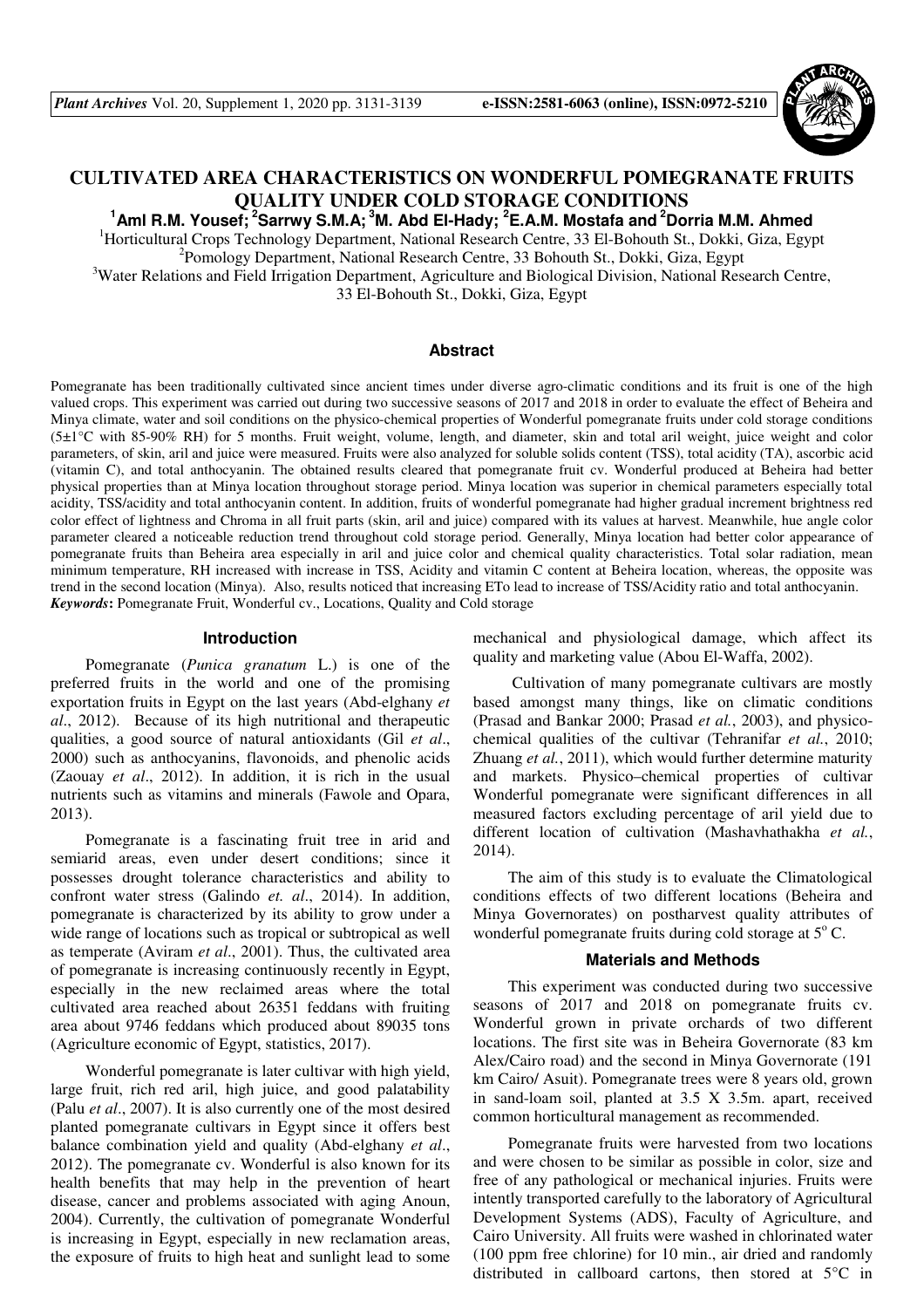controlled temperature rooms with 85-90% relative humidity for 5 months. Three replicates for each sampling date (30 days) were used and each replicate consists of 3 fruits. Samples for fruit quality were assessed for different physical

and chemical properties at one-month intervals during cold storage period (150 days). The initial quality measurements at harvest for two locations were determined at Table (1, 2).

| Initial<br>time | Volume | Length  | diameter           | Weight           | Skin<br>weight | Arils<br>weight | Juice<br>weight         | Resp.<br>rate | <b>Firmness</b> |
|-----------------|--------|---------|--------------------|------------------|----------------|-----------------|-------------------------|---------------|-----------------|
|                 | (cm)   |         |                    |                  |                | (ml/k/hr)       | (Ib/inch <sup>2</sup> ) |               |                 |
| <b>Beheira</b>  | 513 b  | 83.27 b | 95.83 a            | 430 <sub>b</sub> | 201a           | 278.33 a        | 172 a                   | 16.17 a       | 16.67a          |
| <b>Minya</b>    | 550 a  | 87.08 a | 83.13 <sub>b</sub> | 462a             | 156 b          | 260 b           | 125 <sub>b</sub>        | 14.78 b       | 17.00 a         |

**Table 1:** Fruit physical characteristics of Wonderful pomegranate fruits at harvest

**Table 2:** Fruit chemical characteristics of Wonderful pomegranate cultivar at harvest

| <b>Initial time</b> | <b>TSS</b>        | <b>Acidity</b>  | <b>TSS/Acidity</b> | Ascorbic acid (VC) | <b>Total anthocyanin</b> |  |
|---------------------|-------------------|-----------------|--------------------|--------------------|--------------------------|--|
|                     |                   | $\mathscr{G}_o$ |                    | (mg/100g f. w.)    |                          |  |
| <b>Beheira</b>      | 16.67a            | 2.03a           | 8.22 <sub>b</sub>  | 34.00 a            | 12.25 b                  |  |
| <b>Minya</b>        | 3.60 <sub>b</sub> | .05 b           | 3.01 a             | 29.00 b            | 14.94 a                  |  |

**Soil and water analysis:** Soil texture is loamy sand in both experimental sites. Soil pH and electrical conductivity (EC) were determined by Hanna Instruments HI2550 pH/ORP/EC/TDS/NaCl Benchtop Meter. Soil particle distribution was determined by (Soil Survey Staff, 1993). Both cations and anions were determined with (Rebecca,  $2004$ ). CaCO<sub>3</sub> was determined using Calcimeter Bernard Method from (Soil Survey Staff, 1993).

**Climate parameters**: Climatological parameters of both sites were collected using Central Lab of Agricultural Climate, Agricultural Research Center, Giza) such as maximum and minimum and mean temperature (T), relative humidity (RH), solar radiation (Rs) and reference evapotranspiration (ETo)

**Fruit Characteristics:** At each sampling date fruit characteristics were measured as follows: Fruit weight (gm), Fruit volume (cm**<sup>3</sup>** ), Fruit dimensions (length and diameter (cm)), skin weight /fruit (gm), Aril weight /fruit(gm), Juice weight / fruit (gm)

**Weight loss percent (%):** Fruits were weighed at the beginning and after an interval of 30 days for a period of 150 days storage. The Mass loss % was calculated as the following equation: -

% Mass loss = wt. of 1st interval – wt. of  $2<sup>ed</sup>$  interval x100 / wt. of the first interval

**Decay Incidence** (%): Fruits which were decayed by different physiological and pathological factors were periodically counted and discarded. Then percentages of decayed fruits were calculated in relation to total number of fruits.

 $CO<sub>2</sub>$  **Production (ml kg**<sup>**-1</sup><b>hr**<sup>-1</sup>): Fruits of each sampling date</sup> were weighed and placed in 2-liter jars at room temperature or 20**<sup>o</sup>**C. The jars were sealed for 24 hr. with a cap and a rubber septum.  $O_2$  and  $CO_2$  samples of the headspace were removed from a septum with a syringe and injected into Servomex Inst (Model 1450C-Gas Analyzer). to measure oxygen and carbon dioxide production Respiration rate was calculated as ml CO**2**/kg/hr (Pesis and Ben-Arie, 1984 and Lurie and Pesis, 1992).

**Fruit firmness (Lb/inch<sup>2</sup> ):** Fruit firmness was measured using Ametek pressure tester, fitted with an 8 mm hemispherical probe (probe penetration 2 mm). Firmness of

three fruits from each replicate was measured at two opposite points on the equator of each fruit. (A.O.A.C., 1995).

**Fruit quality analysis:** TSS content was measured using a T/C hand refractometer. Total Acidity (TA) expressed as malic acid was determined by titrating 5 ml juice with  $0.1N$ sodium hydroxide using phenolphthalein as an indicator. Ascorbic acid content (VC) was measured using 2, 6 dichlorophenol indophenols' method described by (A.O.A.C., 1995).

**Total anthocyanins (mg/100g f. w.):** Total anthocyanins content was measured colorimetrically at 535 nm of arils juice according to the methods of Flueki and Francis (1968).

**Color measurements:** Skin, arils and juice color was measured by using Minolta colorimeter (Minolta, 300, Osaka, Japan) on the basis of the CIELAB color system  $(L^*,$  $a^*$ ,  $b^*$ ,  $C^*$  and  $h^0$ ). In this system,  $L^*$ ,  $a^*$  and  $b^*$  describe a three-dimensional color space, where  $L^*$  (Lightness) is the vertical axis and its value varies from 100, for perfect white to zero, for black. Chroma  $(C^*)$  describes the length of the color vector. C<sup>\*</sup> and h<sup>o</sup> values are calculated based on a<sup>\*</sup> and b\* values according to the Eq.

Chroma (C\*) = [(a\*)2+(b\*) and Hue (h**<sup>o</sup>** ) = tanG1 (b\*/a\*) (1).

Five fruits were measured objectively by averaging three measurements taken around the fruit equator. Color was longitudinally determined on three points of each fruit according to McGuire (1992).

**Statistical analysis:** The design for this experiment was a completely randomized design (CRD) with three replications. Data were analyzed with the analysis of variance (ANOVA) procedure of MSTATC program. (Steel and Torrie, 1997). Treatments means were compared by Duncan's multiple range tests at 5% level of probability.

# **Results**

#### **Soil and water analysis:**

Soil texture is loamy sand in both investigated soils with moderately difference in fine and silt component, while CaCO**3** varied between 2.5-3 and 1.5-3.5 % for surface and subsurface soil layers at Beheira and Minya locations, respectively. Soil pH and EC ranged between 8.11- 8.08, 8.15-8.21 and 2.685-2.64 and 6.08-5.75 dS/m in same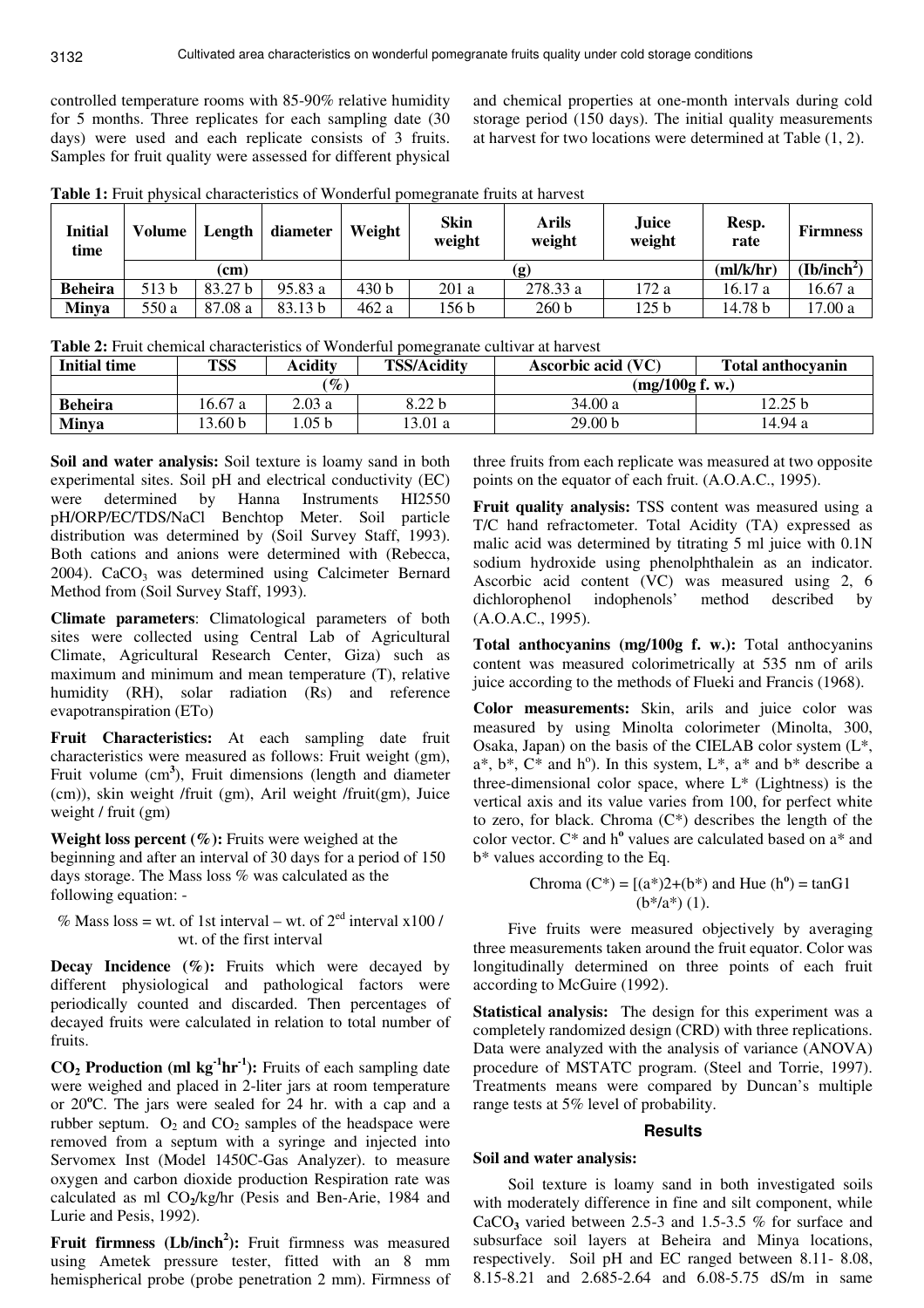sequence. Sodium adsorption ratio values were 6.35-6.47 and 8.18-7.30 for first and second layer of Beheira and Minya locations. Experimental sites were poorly in organic matter content (0.45 %). The total amount of the ETo for both sites were 1094.7 and 1166.7 mm/year for Beheira and Minya, respectively. Meanwhile pH, EC and SAR of irrigation water were 7.6, 7.8; 1.29, 4.31 and 4.60, 8.15 for Beheira and Minya, respectively.

**Climate Parameters:** Regarding to the effect of the some estimated climatic parameters of the examined sites such as maximum and minimum temperature, relative humidity (RH), daily solar hours (Rs) and evapotranspiration (ET) on the TSS, acidity, TSS/acid ratio, ascorbic acid and total anthocyanin of Wonderful pomegranate fruits during cold storage at  $5^{\circ}$ C. Data were revealed that increasing total solar radiation, mean minimum temperature, RH associated with increase in TSS, Acidity and vitamin C content at Beheira site, respectively, whereas, the opposite was trend in the second site (Minya). Also, results noticed that increasing ETo lead to increase of TSS/Acidity ratio and total anthocyanin.

With respect to the irrigation water and soil chemical properties, and their effect on the TSS, acidity, TSS/Acidity, etc. of the pomegranate fruits, resulted data indicated that there was a negative correlation between SAR and EC of soil and irrigation water with TSS, Acidity, Ascorbic acid (at Beheira location and total anthocyanin at Mina location and TSS/acidity cleared the opposite trend. Also, data pointed out that the rate of the increase between Beheira relative to Minya for total Rs, mean RH were 3, 13; 12 % associated with increase in TSS (12%), Acidity (66%) and Ascorbic acid (15%), respectively and caused a reduction in TSS/Acidity (43%) and total anthocyanin.

According to the values of the determined EC and SAR of irrigation water and soil (that consider as an index of salinity), data noticed that there no clearly effect of the pH and  $CaCO<sub>3</sub>$  content, while there were a great variation in sodium adsorption ratio (SAR) and soil EC, where the highest values were recorded at Minya site. Also, the obtained results showed that values of Minya site was higher than of Beheira site which gave a change rate by 77and 234% for SAR and EC of irrigation water and for soil.



**Fig. 1 :** Some of the estimated climate parameters





## **Fruit physical Properties**

**Fruit weight and volume:** The results in (Table 3) illustrated the effect of fruits produced at different two locations (Beheira and Minya) on weight (g) and volume (cm**<sup>3</sup>** ) of pomegranate fruits cv. Wonderful throughout cold storage period at 5ºC during 2017 and 2018 seasons. The data cleared that, there is a gradual significantly decrease of both weight (g) and volume (cm<sup>3</sup>) of pomegranate fruits with the prolongation of storage period. Meanwhile, pomegranate fruits grown under Beheira conditions showed a higher weight  $(370.33 \text{ g})$  and volume  $(397.333 \text{ cm}^3)$  compared with Minya location which revealed the least values (330.67 g and  $38.5 \text{ cm}^3$ ) at the end of the storage period (after 150 days).

| <b>Locations</b> | <b>Storage</b><br>months | Volume<br>$\text{cm}^3$ | Length   | <b>Diameter</b> | Weight      | Ariel weight | Skin weight | Juice weight       |
|------------------|--------------------------|-------------------------|----------|-----------------|-------------|--------------|-------------|--------------------|
|                  |                          |                         |          | <sub>cm</sub>   | gm          |              |             |                    |
| <b>Beheira</b>   | $\mathbf{1}$ St          | 500.00 a                | 86.37 a  | 94.72 a         | 420.00 a    | 265.00a      | 139.00 a    | 167.00a            |
|                  | $2^{nd}$                 | 445.00 abc              | 83.32 ab | $90.06$ ab      | 398.00 abc  | $255.00$ ab  | 133.33a     | 163.33a            |
|                  | $3^{ed}$                 | 442.50 abc              | 81.35 ab | 87.56 bc        | 382.50 abc  | 248.00 ab    | 131.00 a    | 159.33 a           |
|                  | $4^{th}$                 | 418.33 bcd              | 79.76 ab | 84.95bcd        | 386.67 abc  | 235.00 abc   | 128.33 ab   | 153.33 a           |
|                  | $5^{th}$                 | 397.33 cd               | 74.33 bc | 78.33 def       | 370.33a-d   | 230.67 bc    | $120.00$ ab | 148.33 a           |
| <b>Minya</b>     | 1 <sup>st</sup>          | 486.67 ab               | 86.37 a  | 81.56 cd        | $415.00$ ab | 241.00 abc   | 147.67 a    | 104.33 b           |
|                  | $2^{nd}$                 | $465.00$ abc            | 82.70 ab | 79.57 cde       | 381.67 abc  | 217.00 cd    | 139.00 a    | 98.33 b            |
|                  | $3^{ed}$                 | $425.00$ a-d            | 79.23 ab | 75.65 ef        | 356.67 bcd  | 192.00 de    | 126.00 b    | 94.33 b            |
|                  | $4^{th}$                 | 403.33 cd               | 76.48 bc | $71.33$ fg      | 341.45 cd   | 184.00 e     | 119.00 ab   | 89.00 <sub>b</sub> |
|                  | $5^{th}$                 | 38 5.00 d               | 71.27 c  | 68.56g          | 330.67 d    | 178.33e      | 114.00 ab a | 83.00 b            |

**Table 3:** Effect of Beheira and Minya locations on some fruit physical characteristics of pomegranate fruits cv. Wonderful stored at 5  $\degree$ C and 85-90% RH as an average of two seasons (2017 and 2018).

Fruit length and diameter (cm): The results of pomegranate fruits were demonstrated that fruit length and diameter decreased gradually and significantly during storage period at 5ºC reached its minimum values at the 5**th** month storage. Also, the highest losses of fruit length and diameter were recorded under Minya location at the end duration of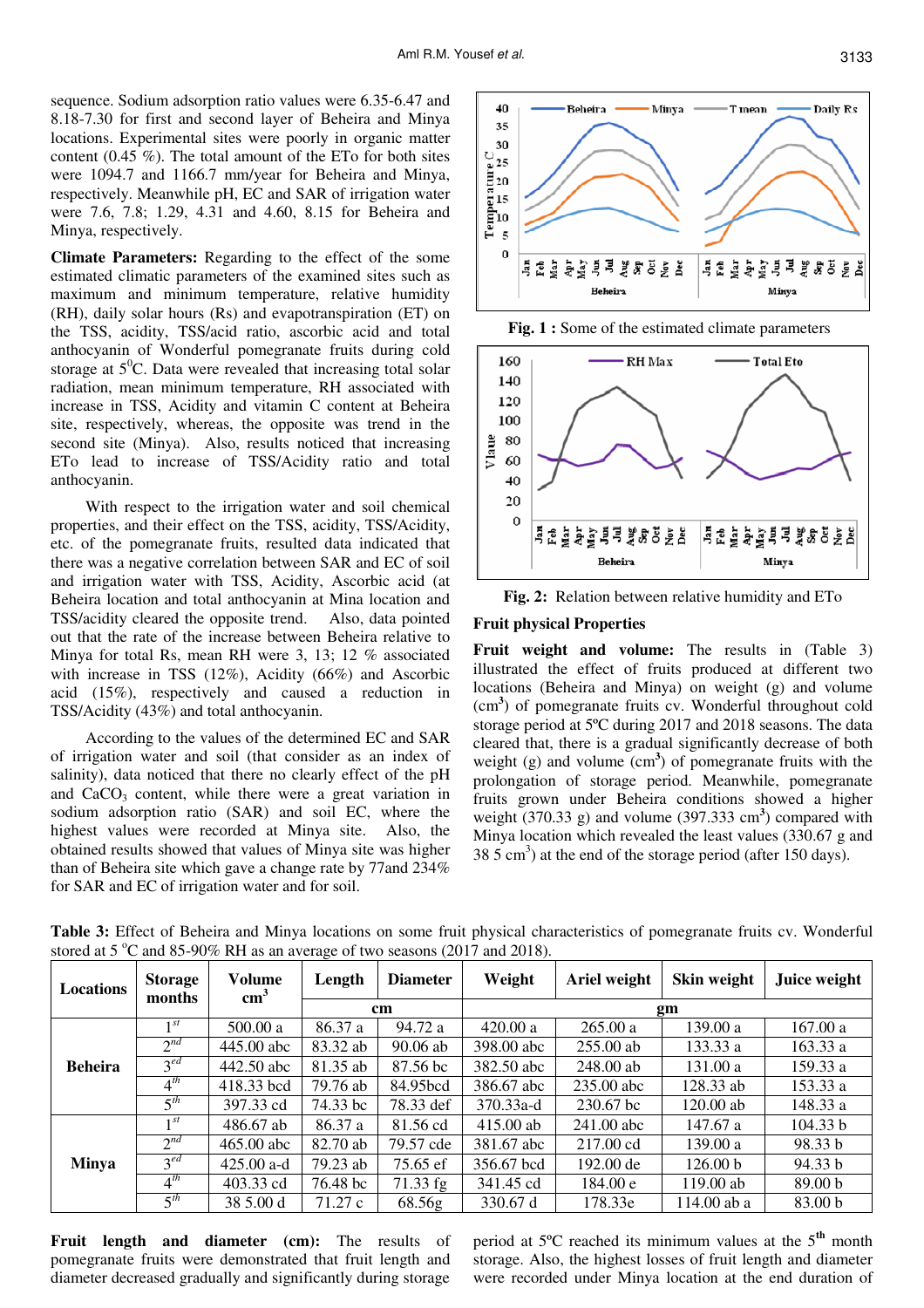storage period (71.27 and 68.56 cm). Meanwhile, the highest values recorded by Beheira location (74.33 and 78.33 cm) compared with the initial (zero time), as shown in (Table 3).

**Skin, Arils and Juice weight (g).** Fruit skin, arils and juice weight of the Wonderful pomegranate were estimated during the storage period at 5**˚**C (as means of two seasons) subjected to different conditions under Beheira and Minya locations. The present results in (Table 3) indicated that both of Beheira and Minya locations showed significant and gradual decrease in fruit skin, arils and juice weight per fruit with the progress of storage period which recorded the least values at150 day storage. Pomegranate fruits grown under Beheira location condition showed remarkable superiority for each of fruit

skin (94.72gm), arils weight (265gm) and juice weight (148.33gm) compared with Minya location conditions which recorded the least values. (81.56, 241 and 83gm). On the other side, the initial date (zero time) recorded the highest values.

**Weight loss percentage:** Data in (Table 4) were revealed that weight loss percentages of Wonderful pomegranate fruits from Beheira and Minya were increased significantly and gradually with advancing storage duration reached the highest value and at  $5<sup>th</sup>$  month under cold storage. At the end of storage period, fruits of Minya location showed the highest significant weight loss percentage (28.0 %) while the lowest values were obtained from Beheira location (25.60 %).

**Table 4:** Effect of Beheira and Minya locations on some fruit physical characteristics of pomegranate fruits cv. Wonderful stored at 5  $\degree$ C and 85-90% RH as an average of two seasons (2017 and 2018).

| <b>Locations</b> | <b>Storage</b><br>months | <b>Weight loss</b>  | decay   | <b>TSS</b> | <b>Respiration rate</b> | <b>Fruit firmness</b>   |
|------------------|--------------------------|---------------------|---------|------------|-------------------------|-------------------------|
|                  |                          |                     | $(\%)$  |            | m/k/hr.                 | (Ib/inch <sup>2</sup> ) |
|                  | $1^{st}$                 | 8.27 cd             | 0.0 e   | 14.50 cd   | 15.67c                  | 16.60a                  |
|                  | $2^{nd}$                 | $11.95$ cd          | 0.0 e   | 15.40 bc   | 12.20d                  | 14.17 bc                |
| <b>Beheira</b>   | $3^{ed}$                 | 15.09 <sub>bc</sub> | 0.0 e   | $16.67$ ab | 9.25 e                  | 12.33 d                 |
|                  | $4^{th}$                 | $21.53$ ab          | 5.33 d  | 17.03a     | 15.30c                  | 10.66 e                 |
|                  | $\zeta$ <sup>th</sup>    | 25.60a              | 21.50 b | 17.60a     | 22.41a                  | 9.73 e                  |
|                  | 1 <sup>st</sup>          | 7.83 cd             | 0.0 e   | 13.00 e    | 14.28c                  | 16.77a                  |
|                  | $2^{nd}$                 | 11.11 cd            | 0.0 e   | $13.50$ de | $10.61$ de              | 16.07a                  |
| <b>Minya</b>     | $3^{ed}$                 | $16.32$ bc          | 0.0 e   | 14.33 cde  | 7.15f                   | 15.43 ab                |
|                  | $4^{th}$                 | $23.32$ ab          | 8.20c   | $14.90$ cd | 14.60 c                 | 12.67 cd                |
|                  | $5^{th}$                 | 28.240 a            | 28.0a   | $16.27$ ab | 20.0 <sub>b</sub>       | 10.33 e                 |

**Fruit decay (%):** Fruit decay percentage results in (Table 4) demonstrated that, not all Beheira and Minya locations had any discarded fruits until three months of storage period at 5˚C. Thereafter, decay percentage showed significant and gradual increase with the progress of storage period. Pomegranate fruits at Minya location exhibited the highest percent of decay at the end of storage period (28.24%) Meanwhile, the incidence of decay under Beheira location conditions had the least percent (21.50%). The results of the present study showed that chilling injury symptoms started to appear after 3 months of storage.

**Respiration rate (ml kg**<sup> $1$ </sup>**hr**<sup> $1$ </sup>): Respiration rate changes of Wonderful pomegranate fruits in response to different two locations of study (Beheira and Minya, as an average of two seasons) are presented in (Table 4). Respiration rate decreased gradually in the beginning of cold storage till third month then it increased gradually with the prolongation of storage period recorded the highest rate at 150 days of storage. Pomegranate fruits grown under Beheira conditions showed an increase significantly for respiration rate compared with Minya location which revealed the least values.

**Fruit firmness (Ib/inch<sup>2</sup>):** Fruit firmness is a major attribute that dictates the postharvest life and quality of fruit. Changes in fruit firmness of pomegranate fruits cv. Wonderful varied after cold storage at 5**<sup>o</sup>**C due to different circumstances of locations such as Beheira and Minya as shown in (Table 4). The data cleared that, the fruit firmness decreased gradually and significantly, towards the end of cold storage period recorded the less values after 150 days of storage at 5**<sup>o</sup>**C. However, the results indicated that Minya location was the most effective to maintain fruit firmness; since it recorded

the highest value  $(10.33 \text{ Ib/inch}^2)$  comparing with the Beheira area which recorded the less value  $(9.73 \text{ Ib/inch}^2)$ . On the other side, the initial values of fruit firmness revealed the maximal (16.60 and 16.77 Ib/inch**<sup>2</sup>** ) for Beheira and Minya locations, respectively.

Soluble Solid Content (%): The effects of different two locations on soluble solid content of Wonderful pomegranate fruits among the storage months are shown in (Table 4). It is clear that all locations increased soluble solid content (%) gradually during the storage period at 5**<sup>o</sup>C** reached the maximum percent at the  $5<sup>th</sup>$  month. In this respect, the pomegranate fruits grown at Beheira location showed a remarkable superiority for soluble solids content (%) compared to those grown at the Minya one.

## **Fruit color Parameters:**

Wonderful pomegranate fruit color is related to the accumulation of anthocyanins pigment group, which is responsible for the color of skin, aril and juice of fruits. The color is expressed as color parameters; bright and dark color reflects Lightness  $(L^*)$ , pure or mixing colors together is defined as Hue angle  $(h^{\circ})$  and Chroma  $(C^*)$  reflects the color vividness, or saturation. The absolute color is a combination of these three aspects (McGuire, 1992). The pomegranate color changes throughout the storage period of this study were clarified at the two successive seasons of 2017 and 2018.

**(1) Fruit skin color:** Peel color of pomegranate is the most essential quality, directly attracting consumer attention (Shaarawi and Nagy, 2017). Changes in skin color of wonderful pomegranate fruits showed a marked significant gradual increase of Lightness and Chroma (C\*) color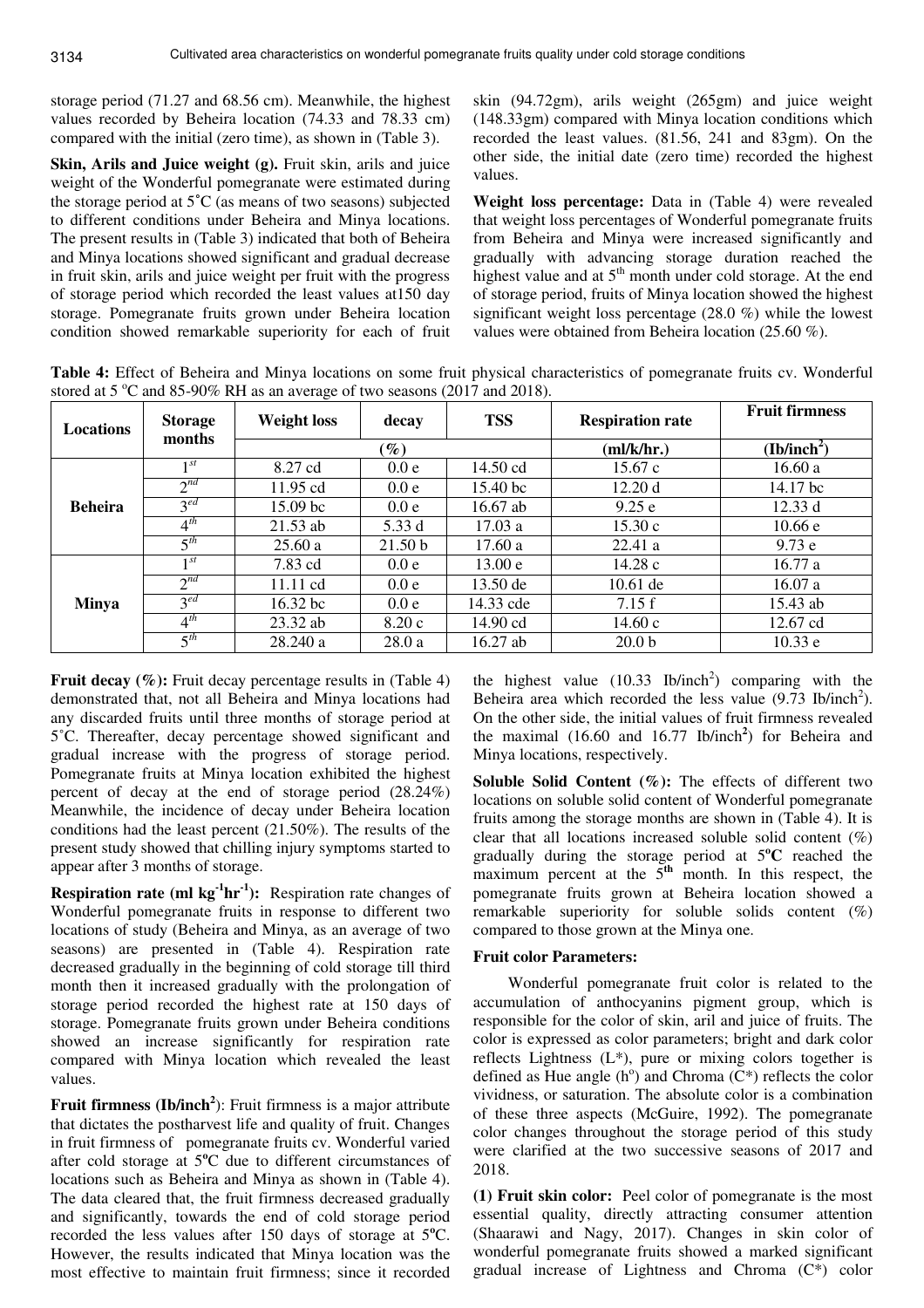parameters either in Beheira or Minya locations in correlation with cold storage time progress for five months at  $5^{\circ}$ C. The results illustrated in (Fig. 3) were revealed that, the highest significant intensity Lightness (L\*) and Chroma saturation color  $(C^*)$  values (50.42 and 27.05) were noticed in the skin fruits of Beheira area compared with the same initial values

(43.53 and 18.60) at the harvest time. On the opposite side, the pure red color as Hue angel  $(h^{\circ})$  indication recorded a gradual significant reduction trend with the least  $(h^{\circ})$  value (10.39) in the peel fruits of Beheira location. This trend was the same in both investigated seasons.



**Fig. 3:** Effect of Beheira and Minya locations on fruit skin color (Lightness, Chroma and Hue angle) of pomegranate fruits cv. Wonderful stored at 5  $\degree$ C and 85-90 % RH average of 2017 and 2018 seasons.

**(2) Fruit arils color:** Due to the consumer demand for healthy products, arils are the edible part of a pomegranate fruit with rich-anthocyanin pigment meets the consumer acceptance. The two pomegranate locations Beheira and Minya recorded a significant and gradually increase in wonderful pomegranate arils fruits with extending storage period at  $5^{\circ}$ C as revealed in (Fig. 4). Minya location produced pomegranate fruits with higher parameters color

aril values (43.73 and 14.61) compared with Beheira location which have pomegranate aril values (41.96 and 10.78) in Lightness  $(L^*)$  and Chroma  $(C^*)$  elements compared to their initial values (35.53 and 5.57) as an average of both seasons of study. Meanwhile, a noticeable reduction with a similar trend of hue angle  $(h^{\circ})$  red color values (16.23 and 12.36) were related to Minya and Beheira locations of the aril of pomegranate fruits, respectively.



**Fig 4:** Effect of Beheira and Minya locations on fruit aril color (Lightness, Chroma and Hue angle) of pomegranate fruits cv. Wonderful stored at 5 $\degree$ C and 85-90 % RH as an average of 2017 and 2018 seasons.

**(3) Fruit Juice color:** Results in (Fig. 5) cleared that the two pomegranate locations (Beheira and Minya) exhibited significant and gradual increment of pomegranate fruit juice with bright red color expressed as Lightness (L\*) and Chroma (C\*) color factors with increasing storage period at the two seasons of study. The highest great significant values of lightness  $(L^*)$  of e pomegranate juice fruit  $(50.54 \text{ and }$ 44.04) were recorded at the Minya location followed by

Beheira one, respectively. Meanwhile, the least values of Chroma  $(C^*)$  color parameters  $(23.57 \text{ and } 11.99)$  were observed in the pomegranate fruit juice produced in Minya and Beheira too, respectively. On the other hand, hue angle (h<sup>o</sup>) ratings of juice color appeared a noticeable reduction of the radiance of juice color with the least value (113.80) compared with initial value at harvest (329.5) at the Beheira area as an average of the two seasons of investigations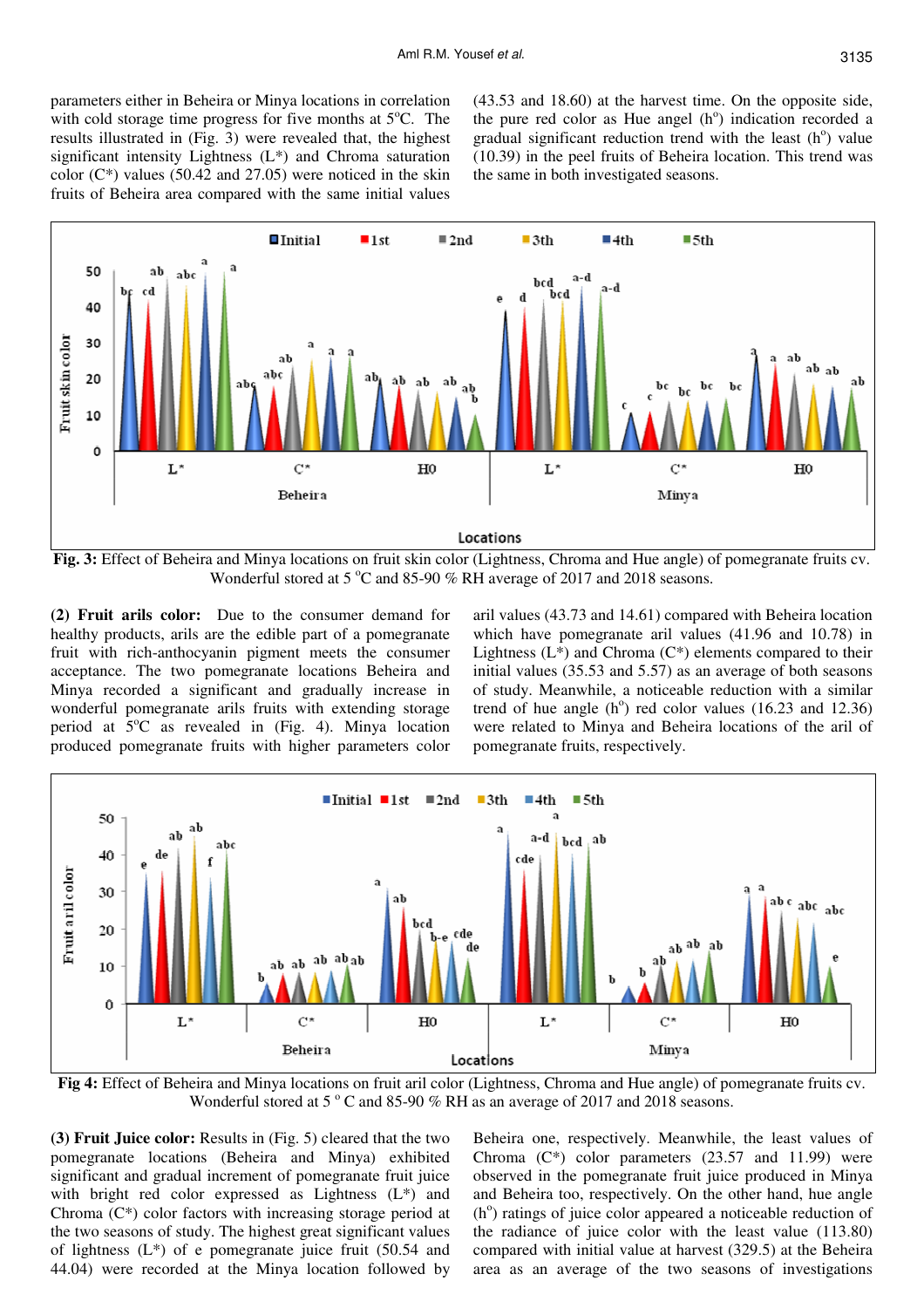

**Fig 5:** Effect of Beheira and Minya locations on fruit juice color (Lightness, Chroma and Hue angle) of pomegranate fruits cv. Wonderful stored at 5 $\degree$ C and 85-90 % RH as an average of 2017 and 2018 seasons

#### **Fruit Chemical Properties**

**Total Acidity Percentage:** Fruit acidity is an important factor affecting consumer acceptance, the pomegranate's organic acid composition varies between varieties (Serrano, 2012). The effect of different growing locations on Wonderful pomegranate fruits acidity content (%) is shown in (Table 5). Generally, it is quite clear that the reduction in total acidity content is proportional with the advancement of storage period till reach the minimum decrease after 150 days under cold storage at 5**<sup>o</sup>C** during the mean of two successive seasons under study. However, the results indicated that Minya location was the most effective to reducing acidity percent comparing with Beheira location which recorded the higher values of acid content at the end of the storage period.

**Ascorbic acid content (mg/100g f. w.):** The results in (Table 5). illustrated the effect of different two locations (Beheira and Minya) fruits on ascorbic acid content (vitamin C) of Wonderful pomegranate fruits during cold storage. The

vitamin C values had a gradually and significantly decrease during 150 days of storage at 5**<sup>o</sup>C** reached the lowest values at the end of storage period. On the other hand, the Beheira location showed superiority over Minya location in ascorbic acid content of Wonderful pomegranates.

**Total anthocyanins (mg/100g f. w.):** Pomegranate fruit is known to be one of the major sources of anthocyanin (Fischer *et al*., 2011). Anthocyanins represent a group of widespread natural phenolic compounds in plants, and are responsible for their colors (Mazza and Minyati, 1993). Results in (Table 5) showed a significant reduction in total anthocyanin of Wonderful pomegranate fruits with the advancement of storage period for the different two locations (Minya and Beheira). Thus, 150 days of cold stored fruits scored the lowest values of fruit total anthocyanin content. The differences among the studied storage periods were significant. On the other hand, the Minya location recorded obvious superiority over Beheira location in this regard.

**Table 5:** Effect of Beheira and Minya locations on some chemical characteristics of pomegranate fruits cv. Wonderful stored at 5 $\mathrm{^{0}}$  C and 85-90 % RH as an average of two seasons (2017 and 2018).

| <b>Locations</b> | ັ                      | <b>Total acidity</b> | <b>TSS/Acidity</b>  | Ascorbic acid   | <b>Total anthocyanin</b> |  |
|------------------|------------------------|----------------------|---------------------|-----------------|--------------------------|--|
|                  | <b>Storage months</b>  |                      | $\mathscr{G}_o$     | (mg/100g f. w.) |                          |  |
| <b>Beheira</b>   | 1 <sup>st</sup>        | 2.02a                | 7.18d               | 41.00a          | 12.33c                   |  |
|                  | $2^{nd}$               | 1.79 <sub>b</sub>    | 8.60d               | 37.33 ab        | 11.44 cd                 |  |
|                  | $3^{ed}$               | 1.05c                | 15.88 bc            | 36.33 ab        | $11.05$ de               |  |
|                  | $4^{th}$               | 0.87d                | 19.57 <sub>bc</sub> | 34.00 bcd       | $10.74$ de               |  |
|                  | $\leq$ th              | $0.72$ de            | 24.44 ab            | 30.00 def       | 10.12 e                  |  |
| <b>Minya</b>     | 1st                    | 1.03c                | 12.62 cd            | 35.67 bc        | 14.51a                   |  |
|                  | $\gamma$ <sup>nd</sup> | $0.73$ de            | 18.49 bc            | 31.00 cde       | 13.89 ab                 |  |
|                  | $3^{ed}$               | 0.62e                | $23.11$ ab          | 28.33 ef        | 13.40 <sub>b</sub>       |  |
|                  | $4^{th}$               | 0.62e                | 24.03 ab            | 26.67 ef        | 12.28c                   |  |
|                  | $\zeta$ <sup>th</sup>  | 0.60e                | 27.12a              | 23.00 f         | 11.46 cd                 |  |

## **Discussion**

It's clear from the above results that physical or chemical properties of pomegranate fruits cv. Wonderful during cold storage at  $5^0C$  had a positive affect by Beheira and Minya locations. In this concern, the total amount of the ETo for both sites were 1094.7 and 1166.7 mm/year for Beheira and Minya, respectively. Also, its increasing ETo lead to increase of TSS/Acidity ratio and total anthocyanin. The rate of the increase between Beheira relative to Minya

for total Rs, mean RH were 3, 13; 12 % associated with increase in TSS (12%), Acidity (66%) and Ascorbic acid (15%), respectively and caused a reduction in TSS/Acidity (43%) and total anthocyanin. On the other side, pomegranate fruits grown under Beheira location conditions showed a higher juice weight (148.33gm) compared with Minya location conditions which recorded the least values (83 gm). The aril juice is approximately 40.5% of a mature pomegranate fruit (Varasteh *et al*., 2009).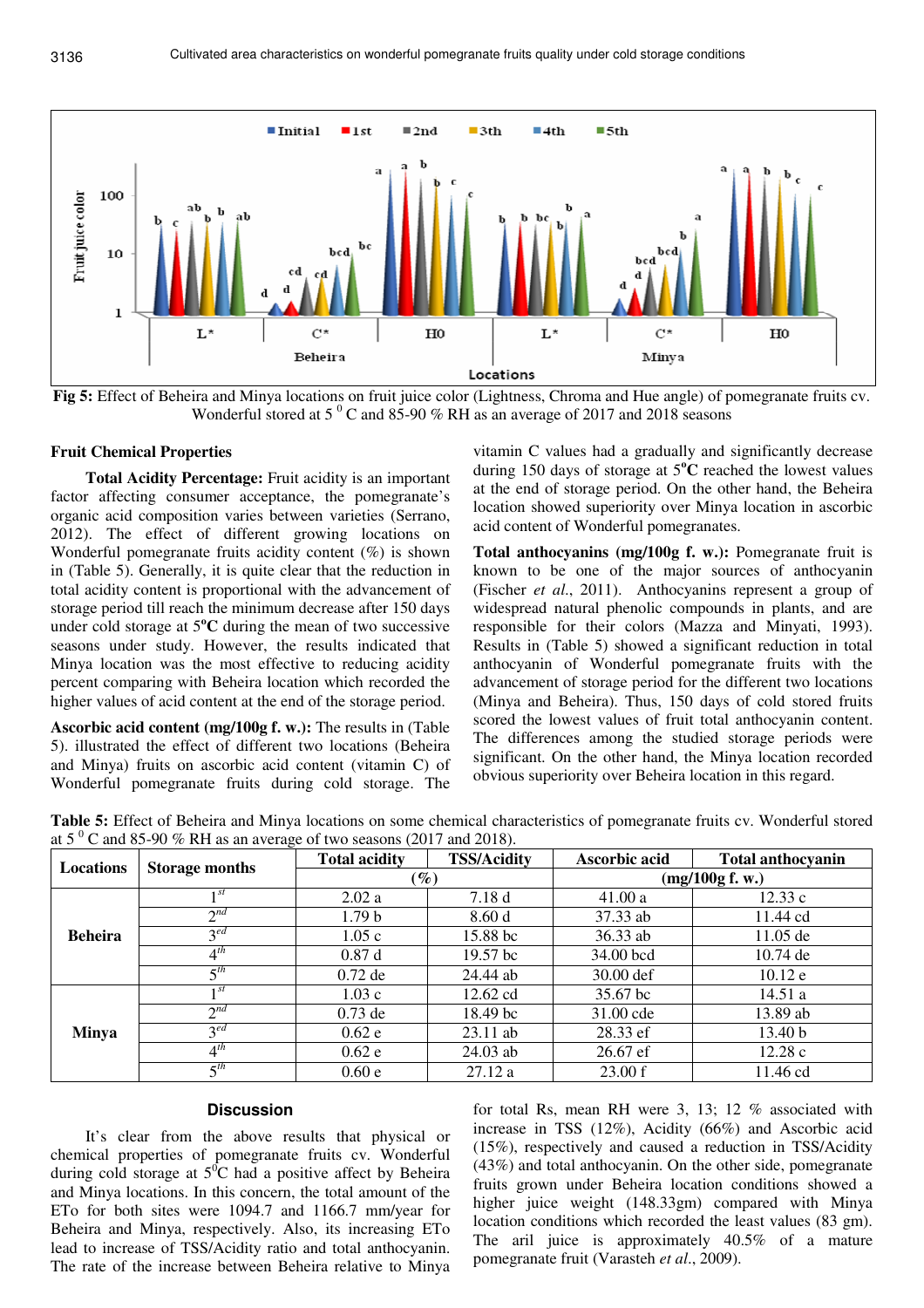The development of gray mold increased during the storage and shelf life periods of pomegranates could reach up to 30% (Tedford *et al* 2017). Also, Varasteh *et al.,* (2017) reported that some shriveling symptoms and micro cracks appeared on the peel of pomegranate fruits cv. Rabbab-e-Neyriz' after 3 months of storage at 2˚C with 90% relative humidity. The results are in accordance of those reported with (Caleb *et al.* (2012) and Varasteh *et al*. (2017), which found that weight loss in pomegranate fruit increased during storage period. In addition, the weight loss reduces the attractiveness of pomegranate fruits by changing the shape, browning the rind in pomegranate fruits during storage is mainly related to the peel, up to the arils.

The values obtained in this study for soluble solids are in agreement with those indicated by Mirdehgha *et al*. (2007), who reported variations between 10% and 18%, increase. Also, Martinez *et al*. (2010), found 12.36-16.32% variation in soluble solids in Spanish pomegranate varieties. It has been indicated that respiration rate of pomegranate fruit declined with storage time extension and decrease in storage temperature (Thanaa Sh. M. Mahmoud *et al.,* 2019 and Gross *et al.*, 2016).

Generally, color of pomegranate fruit is an important quality attributes affecting marketability, consumer's acceptance, and commercial value (Faten, Abdel-Salam *et al*., 2018 Meanwhile, the color of Croatian pomegranate fruits with deep red color tends to have great consumer appeals on market. These results of study are in accordance with those reported with Ercisli *et al*. (2012), they explained that Chroma  $(C^*)$  is one of the most important appearances used to define the quality of fruit color and has a critical impact on the consumer acceptance. In the other side, Diaz-Mula *et al.* (2009) were reported that hue angle (h<sup>o</sup>) values in fruits with red skin color indicate an increase in red coloration. (The intense coloration was evident by increases in the  $L^*$  and  $C^*$  values as well as by decrease in the hue angel (h<sup>o</sup>). The increase in Chroma  $(C^*)$  values could be as a result of biosynthesis and an accumulation of anthocyanin pigments in the peel, resulting in intense red coloration (Faten, Abdel-salam *et al*., 2018). Overall, these results indicated that the color of fruit peel and aril was better maintained at  $5^{\circ}$ C for 3 months, when red coloration  $(L^*)$ and intensity (C\*) for peel and arils were considerably higher than the perceived fruit color at harvest. Juice color, was slightly lighter and more red saturated after storage than at harvest (higher values of *L*\*, *C*\*, *h*◦). In general, juice color attributes after storage were not affected by either postharvest treatment or storage condition (Palou *et al*., 2007).

The change of TA during storage in pomegranate fruits could be the result from ripening process, as previously reported (Eman *et al.,* 2019 and Sayyari *et al*., 2011).The decrease in fruit acidity during storage period may be due to the metabolic changes in fruits or due to the use of organic acids in respiratory process (Echeverria and Valich, 1989). Silva (2011) reported the average levels of citric acid of 0.46% and 0.51% in Wonderful and Molar pomegranate varieties, respectively.

Fruit storage duration is believed to cause a decline in the concentration of ascorbic acid reported by Miguel *et al*. (2010). Pomegranates have low ascorbic acid content compared to many other fruits, ranging from 0.49 to 30 mg 100  $g^{-1}$  of juice Barrachina *et al.* (2012) The variations between 10 and 36 mg 100  $g^{-1}$  of ascorbic acid in pomegranate juice reported by Sayyari *et al*. (2010). Ascorbic acid is lost due to the activities of phenol oxidase and ascorbic acid oxidase enzymes during storage reported by Abd El-Moneim *et al.* (2019).

## **Conclusions**

 The presented data suggested that physical, chemical properties and color parameters of pomegranate fruits cv. Wonderful during cold storage at 5°C are affected by not only climatic conditions of the cultivated area but also soil location and irrigation water properties, where the results cleared that one or more of the following: i) highly temperature combined with RH had strongly affect on plant stress, ii) Minya site was higher than of Beheira site which gave a change rate by 77 and 234% for SAR and EC of irrigation water and for soil, iii) Beheira location conditions had better physical properties than at Minya location throughout storage period. Meanwhile, Minya location had better chemical parameters, iv) In addition, fruits of wonderful pomegranate had higher gradual increment brightness red color effect of lightness  $(L^*)$  and Chroma  $(C^*)$ in all fruit parts (skin, aril and juice) compared with its values at harvest, v) Hotter location had better color appearance of pomegranate fruits than the other especially in aril and juice color and chemical quality characteristics, and vi) Other color parameters changed with fluctuations of total anthocyanin content during cold storage period.

#### **References**

- A.O.A.C. (1995). Official methods of analysis. Association of Official Analytical Chemists, Washington.
- Abd El-Moneim, E.A.A.; Zeinab, A.Z.; Nagy, K.S. and Yousef, A.R.M. (2019). Effect of local and imported smart films on the quality of pomegranate fruits to enhance the export. J. Horti. Sci, and Ornamental Plants, 11(2): 97-106.
- Abd-elghany, N.A.; Nasr, S.I. and Korkar, H.M. (2012). Effects of polyethylene film wrapping and calcium chloride treatments on post-harvest quality of "Wonderful" pomegranate fruits. J.of Horti. Sci., and Ornamental Plants, 4(1):7-17.
- Abou El-Waffa, M. (2002). Effect of Some Treatments on Drought Resistance of Transplants of Some Pomegranate Cultivars. M.Sc. Thesis, Hort. Dept. Fac. Agric., Cairo Univ. Egypt, pp: 132
- Anoun (U.S. Department of Agriculture, Agricultural Research Service), 2004. USDA National Nutrient Database for Standard Reference, Release 17. Nutrient Data Laboratory.
- Aviram, M.; Dornfeld, L. and Kaplan, M. (2001). Pomegranate juice flavonoids inhibit low-density lipoprotein oxidation and cardiovascular diseases: studies in atherosclerotic mice and in humans. Drugs under experimental and clinical research, 28(2-3): 49- 62.
- Barrachina, C.A.A.; Calín-Sánchez, A.; Bagatar, B.; Hernández, F.; Legua, P.; Martínez-Font, R. and Melgarejo, P. (2012). Potential of Spanish sour-sweet pomegranates (cultivar C25) for the juice industry. Food Sci Technol Int. Apr; 18(2):129-38.
- Caleb, O.J.; Opara, U.L. and Witthuhn, C.R. (2012). Modified atmosphere packaging of pomegranate fruit and arils. Food and Bioprocess Technol, 5: 15–30.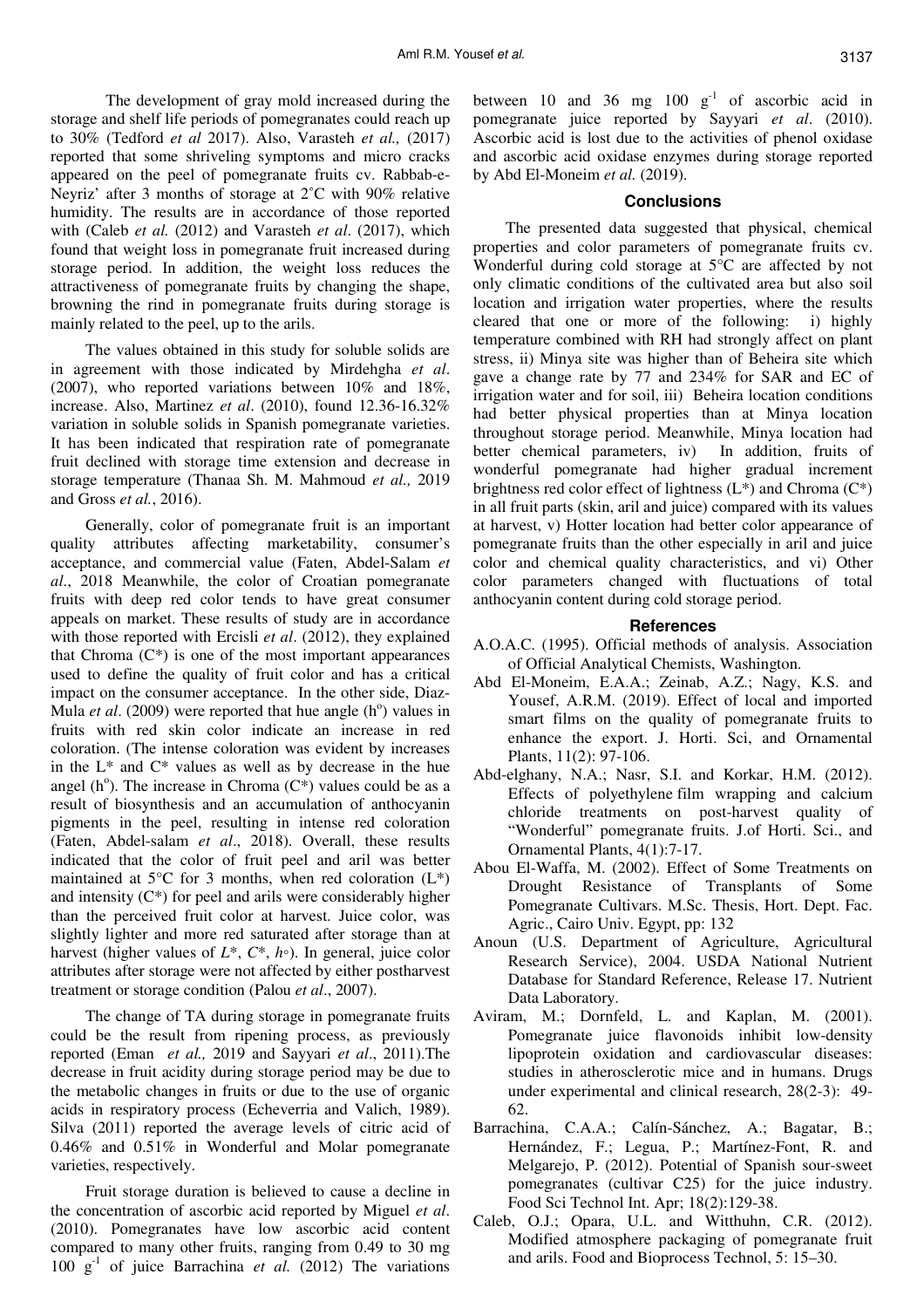- Diaz-Mula, H.M.; Zapata, P.J.; Guillen, F.; Martinez-Romero, D.; Castillo, S.; Serrano, M. and Valero, D. (2009). Changes in hydrophilic and lipophilic antioxidant activity and related bioactive compounds during postharvest storage of yellow and purple plum cultivars. Postharvest Biol. Technol*.*, 51: 354–363
- Echeverria, E. and Valich, J. (1989). Enzymes of sugar and acid metabolism in stored 'Valencia' oranges. J. Am. Soc. Horticult. Sci. (USA). 114: 445–449.
- Eman, A.A. Abd El-Moneim, Aml R.M. Yousef and El-Gioushy, S.F. (2019). Modern Vision to Enhancement Pomegranate Storage. World Applied Sciences Journal, 37(5): 375-386.
- Ercisli, S.; Tosun, M.; Karlidag, H.; Dzubur, A.; Hadziabulic, S. and Aliman, Y. (2012). Color and antioxidant characteristics of some fresh fig (*Ficus carica* L.) genotypes from Northeastern Turkey. Plant Foods Hum. Nutr., 67: 271-276.
- Faten, F. Abdel-salam; Moharram, Y.G. and Esmat, M. El-Zalaki (2018). Physical Properties and Some Bioactive Compounds of Four Pomegranate Cultivars (*Punica granatum* L.) Grown in Egypt, Beheira. J. Fd. Sci. and Technol., 15(1): 77-88.
- Fawole, O.A. and Opara, U.L. (2013). Changes in physical properties, chemical and elemental composition and antioxidant capacity of pomegranate (cv. 'Ruby') fruit at fie maturity stages. Scientia Horticulturae, 150(4): 37-46.
- Fischer, U.A.; Carle, R. and Kammerer, D.R. (2011). Identification and quantification of phenolic compounds from pomegranate (*Punica granantum* L.) peel, mesocarp, aril and differently produced juices by HPLCDAD-ESI/MSn. Food Chemistry; 127: 807–821.
- Flueki, T. and Francis, F.J. (1968). Quantitative methods for anthocyanins. 2. determination of total anthocyanin and degradation index for cranberry juice. J. of Food Sci., 33: 78–82.
- Galindo, Á.; Calín-Sánchez, J.; Collado, F.;
	- Hernández, A.; Torrecillas, Á.A. and Carbonell, B. (2014). Phytochemical and quality attributes of pomegranate fruits for juice consumption as affected by ripening stage and deficit irrigation J. Sci. Food Agric., 94: 2259-2265.
- Gil, M.I.; Tom s-Barbern, F.A.; Hess-Pierce, B.; Holcroft, D.M. and Kader, A.A. (2000). Antioxidant activity of pomegranate juice and its relationship with phenolic composition and processing. J. of agric. and food chemistry 48(10): 4581-4589.
- Gross, K.C.; Wang, C.Y. and Saltveit, M. (2016). The Commercial Storage of Fruits, Vegetables, and Florist and Nursery Stocks. Agriculture Handbook Number 66, Agric. Res. Service, United States Department of Agriculture, 780.
- Lurie, S. and Pesis, E. (1992). Effect of acetaldehyde and anaerobiosis as postharvest treatment on the quality of peaches and nectarines. Postharvest Biol. Technol., 1: 317-326.
- Martinez, J.J.; Melarejo, P.; Hernandez, F.; Salazar, D.M. and Martinez, R. (2010). Arils characterization of fie new pomegranate (*Punica granatum* L.) varieties. Scientia Horticulturae, 110(3): 241-246.
- Mashavhathakha, K.; Ngezimana, W.; Soundy, P. and Nixwell Mudau, F. (2014). Evaluation of physico– chemical properties of pomegranate (*Punica granatum*

L.) cultivar 'Wonderful' on three locations of South Africa Tropical Agriculture, 91(3): 157-163.

- Mazza, G. and Minyati, E. (1993). Anthocyanins in fruits, vegetables, and grains. Boca Raton, FL: CRC Press, 362.
- McGuire, R.G. (1992). Reporting of objective color measurements. Hort. Sci., 27: 1254-1255.
- Miguel, M.G.; Nevesa, M.A. and Antunes, M.D. (2010). Pomegranate (*Punica granatum* L.): A medicinal plant with myriad biological properties. J. of Medicinal Plants Res., 4: 2836–2847.
- Mirdehgha, S.H.; Rahemi, M.; Martinesromero, D.; Guillen, F.; Valverde, J.M.; Zapata, P.J.; Serrano, M. and Valero, D. (2007). Reduction of pomegranate chilling injury during storage after heat treatment: rob of polyamines. Postharvest Biol. and Technol. Amsterdam, 44: 19-25.
- Palou, L.l.; Crisosto, C.H. and David, G. (2007). Combination of postharvest antifungal chemical treatments and controlled atmosphere storage to control gray mold and improve storability of 'Wonderful' pomegranates, Postharvest Biol. and Technol. 43: 133– 142.
- Palou, L.; Carlos, H.; Aguilar, G. and David, G. (2007). Combination of postharvest antifungal chemical treatments and controlled atmosphere storage to control gray mold and improve storability of 'Wonderful' pomegranates. Postharvest Biol. Technol., 43: 133-142.
- Pesis, E. and Ben-Arie, R. (1984). Involvement of acetaldehyde and ethanol accumulation during induced deastringency of persimmon fruits. J. Food Sci., 49: 896-899.
- Prasad, R.N. and Bankar, G.J. (2000). Evaluation of Pomegranate cultivars under arid conditions." Indian J. Hort., 57: 305-308.
- Prasad, R.N.; Bankar, G.J. and Vashishtha, B.B. (2003). Effect of drip irrigation on growth, yield and quality of pomegranate in arid location." Indian J.Hort. 60: 140- 142.
- Rebecca, Burt, Ed. (2004). Soil Survey Laboratory Methods Manual, Soil Survey Investigations Report No. 42, Version 4.0.
- Sayyari, M.; Valero, D.; Babalar, M.; Kalantari, S.; Zapata, P.J. and Errano, M. (2010). Prestorage oxalic acid treatment maintained visual quality, bioactive compounds, and antioxidant potential of pomegranate after long-term storage at 2 °C. Journal of Agricultural and Food Chemistry, 11: 6804-6808.
- Sayyari, M.; Babalar, M.; Kalantari, S.; Martínez-Romero, D.; Guillén, F.; Serrano, M. and Valero, D. (2011). Vapor treatments with methyl salicylate or methyl jasmonate alleviated chilling injury and enhanced antioxidant potential during postharvest storage of pomegranates.

Food Chem., 124: 964–970.

- Serrano, M. La Granada: Maduración Y. Postrecolección. I. Jornadas Nacionales Sobre El granado. Valencia (2012). Available at: <http://www.poscosecha.com>. Accessed at: 22 mar.
- Shaarawi, S.A.M.A. and Nagy, K.S. (2017). Effect of modified atmosphere packaging on fruit quality of "wonderful" pomegranate under cold storage conditions. Middle east J. of Agric. Res., 6(6): 495-505.